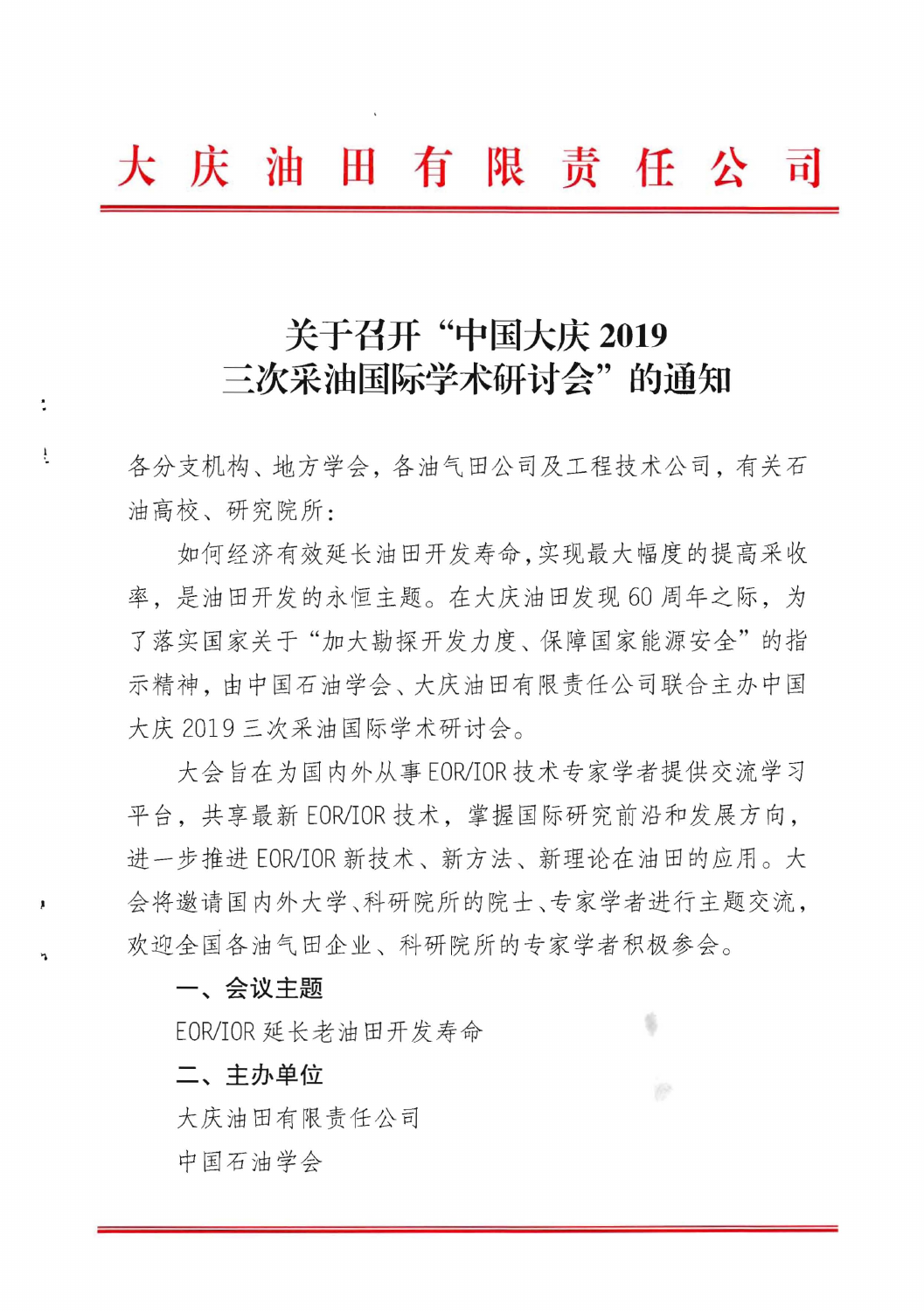## 三、会议专题

1. 化学驱提高采收率技术

2. 气驱提高采收率技术

3. 热力采油提高采收率技术

. 4. 微生物驱提高采收率技术

5. 调剖堵水技术

 $\sum_{i=1}^{n}$ 

 $\pmb{\ddot{y}}$ 

 $\mathbf{r}$ 

6. 低渗透/致密油藏提高采收率技术

7. 其他相关新技术与新理论

四、会议时间、地点

时间: 2019年8月16-18日

地点: 黑龙江省大庆市

五、会议形式

本次会议主会场和分会场均为特邀代表报告,诚挚欢迎业界 专家学者与会交流讨论。

#### 六、会期议程(会议全程同声翻译)

2019 8 JJ 16 EJ ~ '\ 2019年8月17日 全天大会特邀主题报告

2019年8月18日 全天分会场特邀报告

### 七、联系人

曹瑞波 电话: 0459-5589064 13251599868

邮箱: caoreibo@petrochina.com.cn

电话: 0459-5589158 13836800667 王海峰

邮箱: wanghf@petrochina.com.cn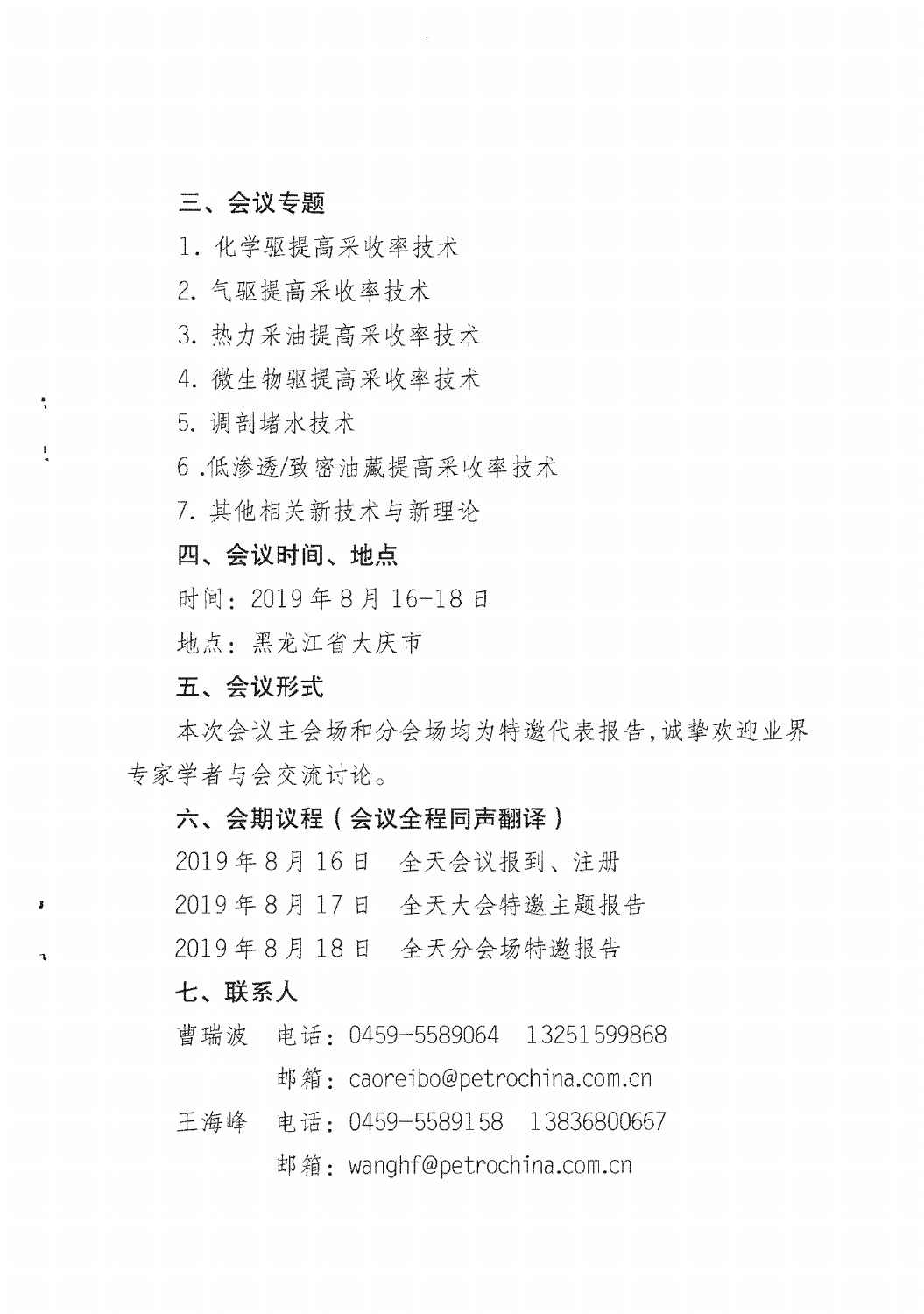彭树锴 电话: 0459-5998775 13836989939 邮箱: pengshukai@petrochina.com.cn

附件: 参会代表回执表